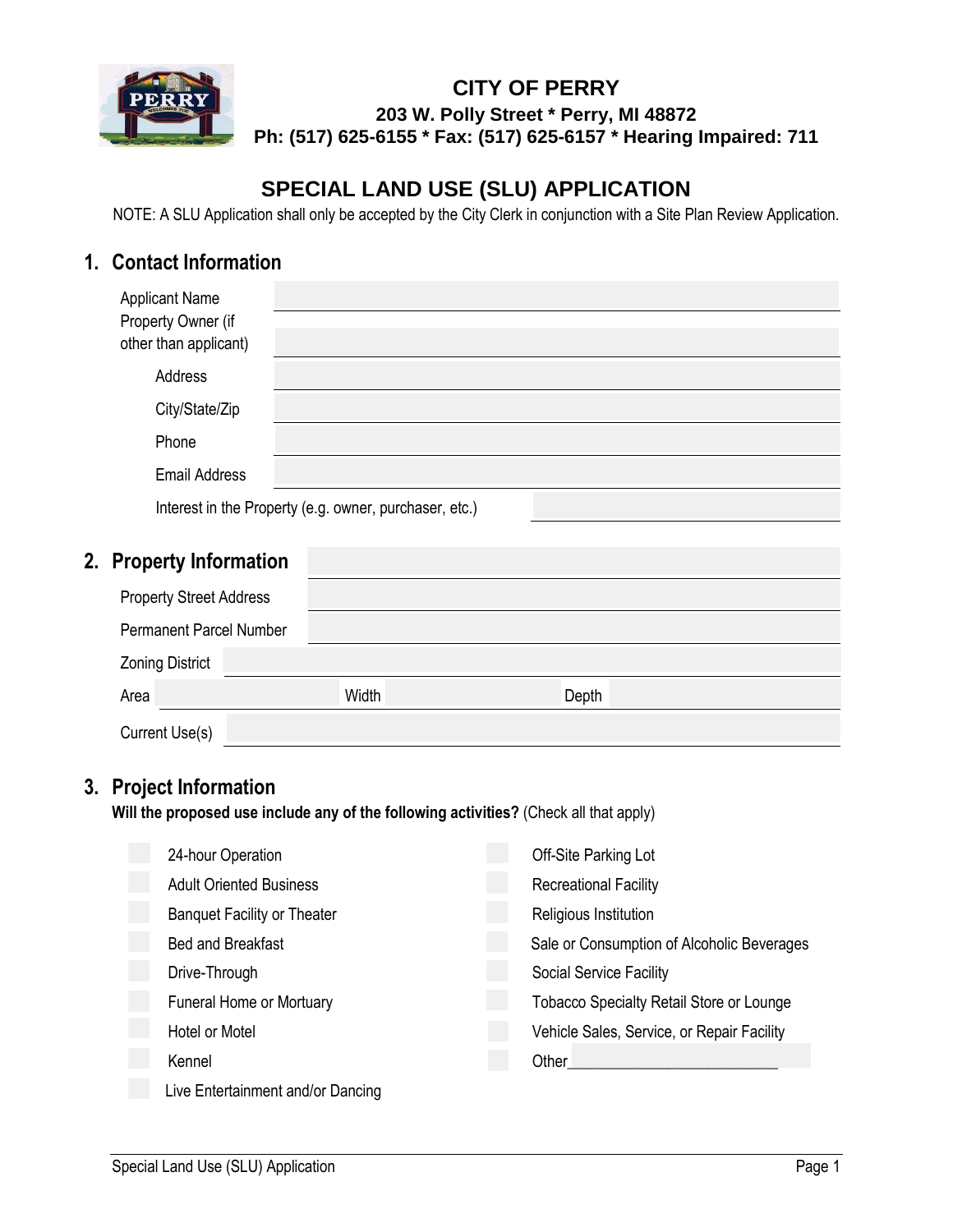## **4. Special Land Use Review Standards**

**In addition to the Site Plan Review Standards of Chapter 14, the Planning Commission shall consider whether the proposed Special Land Use meets the following standards. Responses may be submitted on an attached page.**

#### **Standard 1: Master Plan/Zoning Ordinance.**

Describe how the proposed use will be consistent with the purpose and intent of the Master Plan and Zoning Ordinance, including the Zoning District.

#### **Standard 2: Neighborhood**

a. Describe how the proposed use will be compatible, harmonious, and appropriate with the existing or planned character and uses of the neighborhood, adjacent properties, and the natural environment.

b. Describe how potentially adverse effects arising from the proposed use on the neighborhood and adjacent properties will be minimized through the provision of adequate parking, the placement of buildings, structures and entrances, as well as the location of screening, fencing, landscaping, buffers, or setbacks.

c. Describe how the proposed use will not be detrimental, hazardous, or disturbing to existing or future adjacent uses or to the public welfare by reason of excessive traffic, noise, smoke, odors, glare, visual clutter, and electrical or electromagnetic interference.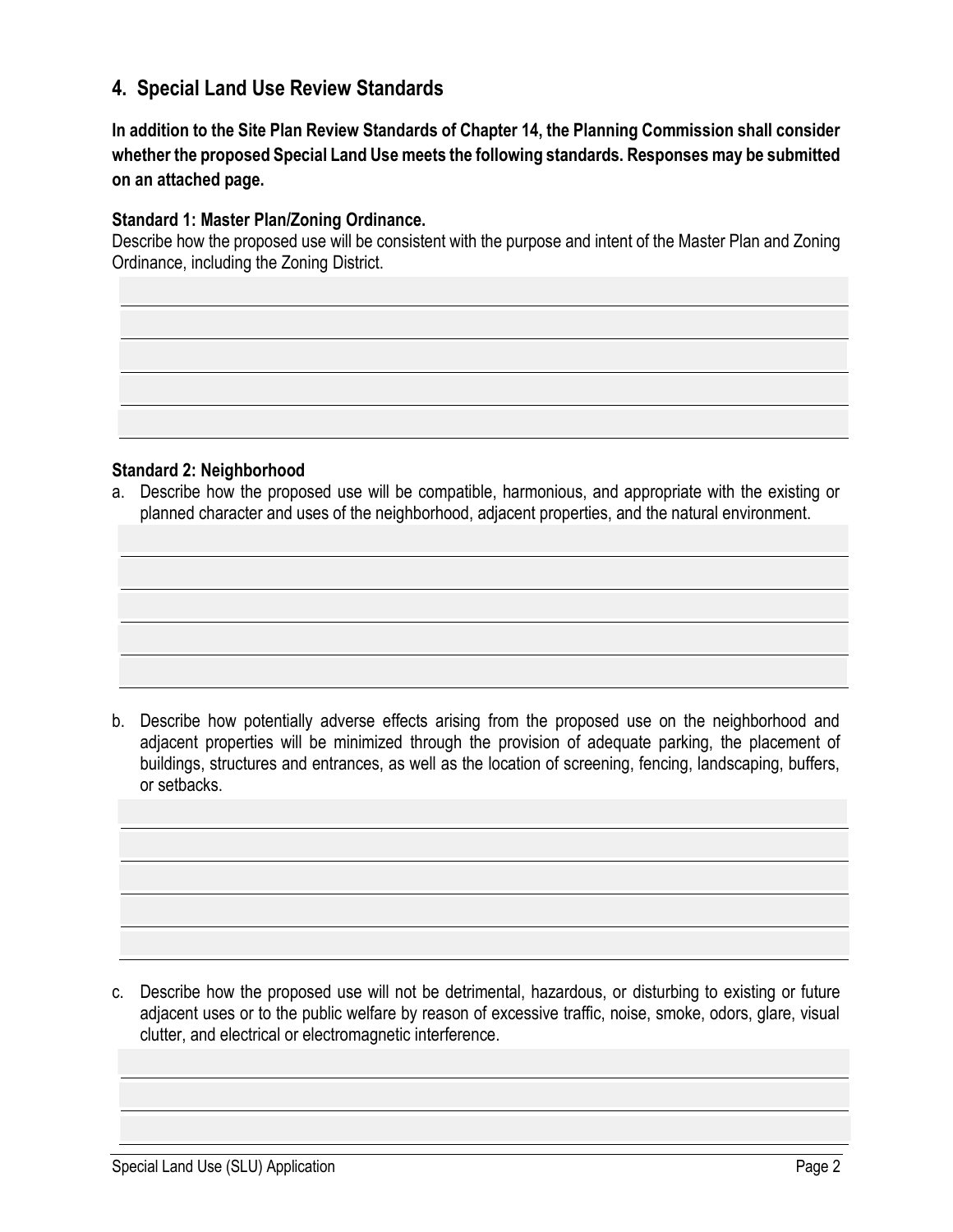d. Describe how the proposed use will not adversely affect the walkability of the neighborhood, impair pedestrian circulation patterns, disrupt the continuity of the urban street wall or otherwise hinder the creation of a pedestrian-oriented development.

#### **Standard 3: Environment.**

Describe how the proposed use will retain as many natural features of the landscape as practicable, particularly where the natural features assist in preserving the general character of the neighborhood.

#### **Standard 4: Public Facilities**

a. Describe how adequate public or private infrastructure and services already exist or will be provided at no additional cost to the City, and will safeguard the health, safety, morals, and general welfare of the public.

b. Explain how the proposed use will not be detrimental to the financial stability and economic welfare of the City.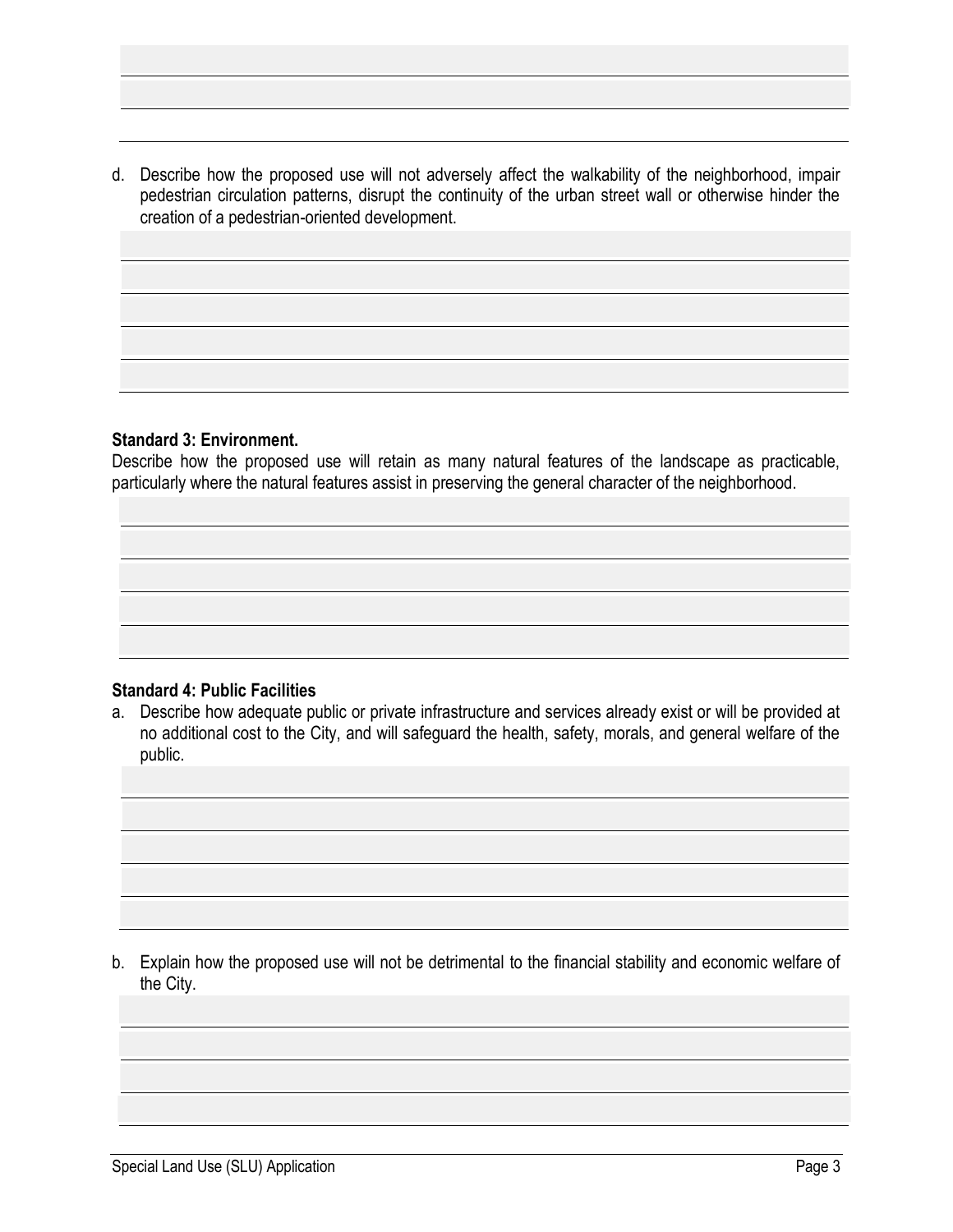c. Describe how the proposed use will comply with all other applicable City ordinances and policies and all applicable State laws.

### **1. Application Procedure**

The completed Concept and Final Site Plan, with all elements to be turned in to the City Clerk to commence the review process, shall include all of the following information:

**Nature of Proposed Use.** Written description of the nature of the proposed use(s), including: the products or services to be provided, the activities to be conducted inside and outside the building, types of equipment to be used, other required state or local permits or approvals, hours of operation, number of employees, expected levels ased, oner required state of local permits of approvals, hours of operation, hamber of employees, expected levels<br>and types of vehicular traffic coming to and from the site, any joint use agreements, and other relevant inf

Application Form and Fee. A completed application form and the application fee are required with the initial **Application** submittal. The required Special Land Use fee can be found in the City of Perry Fee Schedule.

**Site Plan Review Requirements.** All elements required for the Site Plan Review shall be submitted in conjunction with the Special Land Use Application.  $\overline{a}$ 

### **4. Affidavit**

# **The applicant must read the following statement carefully and sign below: FOR CITY OF PERRY USE ONLY:** Application No.

The undersigned requests that the City of Perry review this application and related required documents and site plans as provided in Chapter 14 of the City of Perry Zoning Ordinance. The applicant further affirms and acknowledges the<br>City following:

- That the answers and statements contained in this application and enclosures are in all respects true and correct to the best of the applicant's knowledge.
- That the approval of this application does not relieve the undersigned from compliance with all other provisions of the Zoning Ordinance or other codes or statutes, and does not constitute the granting of a variance.
- That the applicant will comply with any and all conditions imposed in granting an approval of this application.
- If also the owner, the applicant grants the City of Perry staff and Planning Commission the right to access the subject property for the sole purpose of evaluating the application.

Applicant Signature Date